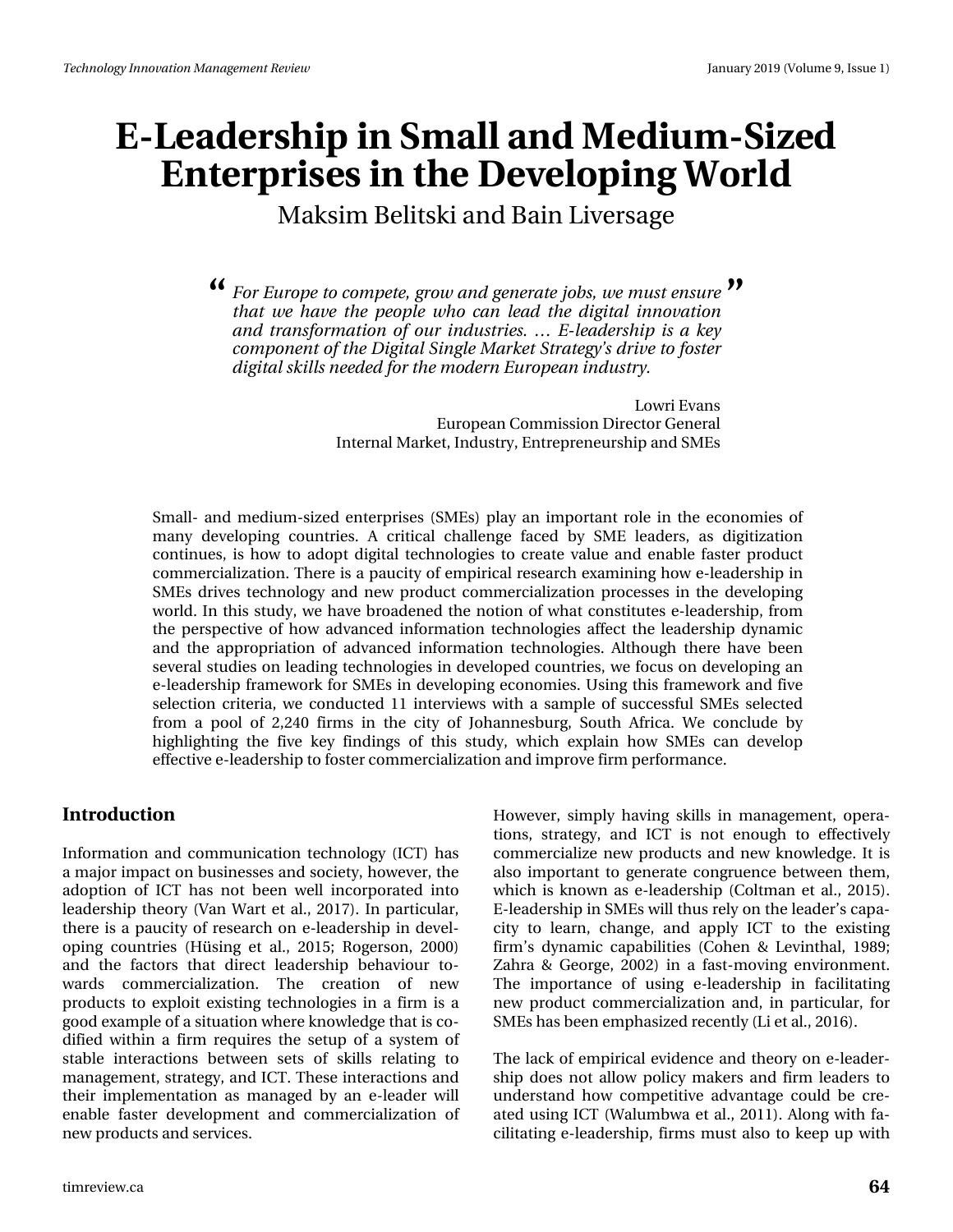*Maksim Belitski and Bain Liversage*

technological developments, which naturally affects how leadership is viewed (Avolio et al., 2014).

Although e-leadership is an emerging phenomenon in the developed world (Avolio et al., 2014; Li et al., 2016), it has received little attention in developing countries. In many instances, e-leadership is viewed as the adoption of ICT by SMEs (Gono et al., 2016), which is a limited view. The concept of e-leadership is broader than simply focusing on how leaders use advanced information technologies. Our view is "zooming out" in an examination of leadership and advanced information technologies by considering how advanced information technologies and leadership – in the broadest sense – are interrelated. We argue that e-leadership is a fundamental building block for organizations operations and strategy to comply with the alignment of information systems strategic business and IT. Consequently, to the extent that examination of e-leadership is broader than simply focusing on how leaders use technologies, it is about decision making engaging with inter-disciplinary staff, suppliers, and customers, and interacting in a digital space. Specifically, in our examination of e-leadership is a dynamic process of interaction with technologies and people within an organization and beyond, by bringing together organizational culture, knowledge of technology, and interconnectivity.

In this study, we focus on the development of an e-leadership framework in SMEs and ask the following research question: what are the building blocks of e-leadership as a strategic, management, and operational component of an organization, and how do they interact to create a better value for an organization? To answer this question, we use a mixed-methods approach: 11 face-to-face interviews with fast-growing SMEs in Johannesburg, South Africa, and data-mining using interview data. Johannesburg is an interesting case in the developing world because the city is dominated by young people and 82% of its business and community services already use digital technology (City of Johannesburg, 2018). Moreover, the local government has recognized the economic value of digital skills in SMEs and has begun to facilitate programs to support ICT skill development in Johannesburg.

Using the Johannesburg context, our study theoretically examines and empirically tests e-leadership skills in the developing world as a commercialization tool for new knowledge and products within this novel area of research on innovation commercialization and information systems. In addition to knowing about the adoption of digital technologies in the developing world

(Nkomo & Kriek, 2011), managers in SMEs need to know to what extent e-leadership can be exploited as a conduit to new market knowledge, creativity, and firm performance (Audretsch & Belitski, 2017; Belitski & Desai, 2016). Indeed, in South Africa, e-leadership supports SMEs in the adoption and management of technologies and in commercializing them in the market (Audretsch & Keilbach, 2007).

The remainder of the article is structured as follows. Next, we briefly describe the current state of e-leadership in South Africa, where SMEs struggle with ICT skills shortages and ineffective commercialization of new products. Then, we develop the theoretical framework of e-leadership. This is followed by descriptions of the methodology and results. Finally, we discuss the findings of the study and their managerial and policy implications.

#### **E-Leadership in South Africa**

Ever since the end of the apartheid era and the implementation of a new South African constitution in 1994, the government has placed significant emphasis on innovation and entrepreneurship. Almost 95% of businesses in South Africa are small firms, which are the main job creators in the institutional context of corruption, high poverty, and inequality. South Africa's SMEs contribute around 34% of the country's gross domestic product (GDP) and employ approximately 60% of the labour force (Naicker & Peters, 2013). These statistics are similar to other emerging economies in Africa. Government support to SMEs in South Africa is provided through the Small Enterprise Development Agency (SEDA), the Industrial Development Corporation (IDC), and the National Empowerment Fund (NEF), which were initiated by the National Development Plan (NDP) to enable their neo-liberal policy to drive economic development. The success of these agencies has unfortunately been negligible mostly due to the lack of awareness by SMEs of how to combine skills and in what technologies to invest in a digital age (Cant & Wiid, 2013; Naicker & Peters, 2013).

There is no shortage of entrepreneurs in African countries, however, few of them survive because they are unable to effectively commercialize the products and services that they produce (Rogerson, 2000). In developing African countries, SMEs face tremendous challenges in establishing and adopting new technologies. The limitations are associated with limited access to finance, low skill levels, ineffective leadership, and slow adoption of digital technologies (Matzler et al., 2008). In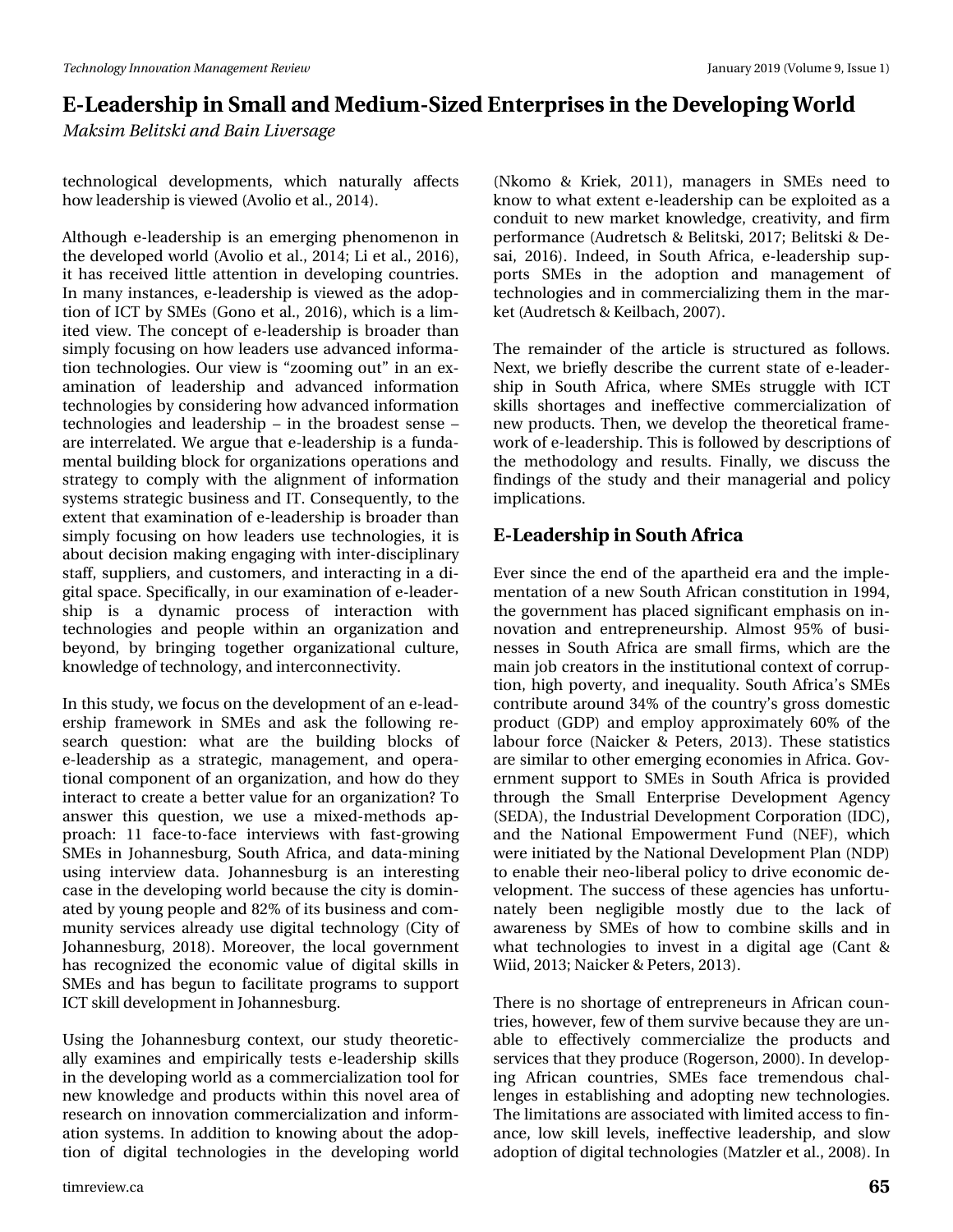*Maksim Belitski and Bain Liversage*

these circumstances, an alignment of businesses and ICT operations and strategies (De Haes & Van Grembergen, 2009) does not happen effectively and the commercialization of new products can be delayed up to the point when they become obsolete by the time they reach the market.

#### **Theoretical Framework**

Building on the work of Avolio and colleagues (2014) and Li and colleagues (2016) in conceptualizing e-leadership, we found that the concept is based on successful alignment between business strategy and digital technology fostering longevity and firm growth. Li and colleagues (2016) conducted 42 interviews exploring the construct of e-leadership and how successful SMEs achieve an effective strategic alignment through e-leadership. For SMEs in developing economies, e-leadership could be viewed as a commercialization tool that enables e-leaders to better leverage business and digital skills to exploit the potential of digital technologies in selling the products to market. In doing so, SMEs in developing economies will aim to improve IT adoption and diffusion to facilitate firm performance and sales (Bruque-Camara et al., 2004; Ramamurthy & Premkumar, 1995).

We therefore distinguish three groups of factors that affect e-leaders in SMEs in developing economies more than those in developed economies. First, are the individual characteristics and personality traits influencing the ability of an e-leader. Second, is the organizational environment in which technologies are adopted (Bruque-Camara et al., 2004). Third, is the entrepreneurship ecosystem: how competitive it is, its culture, its institutions, and regulations about new technologies and how firms can exercise and adopt them (Audretsch & Belitski, 2017). Linking these three strands of antecedents, we argue that the e-leadership is embedded into individual skills at organizational and ecosystem levels. In adopting and developing e-leadership, an SME is required to translate its existing, traditional leadership (Vargas, 2015) into e-leadership by making the organization acquire such dynamic competences as strategic leadership, ICT readiness, and business readiness, which correspond to strategic, digital, and business savviness (Hüsing et al., 2013; Korte et al., 2015). In the digital age, these three characteristics emerge as important dynamic capabilities in an organization (Zahra and George, 2002), which empower its leaders (Seltzer & Bass, 1990; LEAD, 2014; Li et al., 2016).

learning new ways of commercializing new ideas and knowledge. Leadership requires transformation to enable better responses to changes in the business environment and entrepreneurship ecosystem (Audretsch and Belitski, 2017) and to commercialize new products. E-leadership is viewed in this instance as the ability to open up to new ways of making products and services using both market knowledge and digital tools to be highly innovative. This transformational process from traditional leadership mainly focuses on individuallevel factors (Matzler et al., 2008), but it also embraces the adoption of digital technologies (Li et al., 2016). Eleadership, therefore, builds on the importance of changing behaviours using market knowledge and networks only, rather than learning new ICT skills, to be able to effectively manage and sell technology (Avolio et al., 2001). By learning and integrating a variety of strategic, business, and ICT capabilities, SMEs in developing countries will not aim for stronger alignment of business and IT strategy and operations; rather, SME leaders will transform their firms' commercialization practices by exploiting digital technologies (Li et al., 2016) to market, position, and deliver the product to customers. This is when e-leadership is not only required to change the skill-set but also to integrate new knowledge into organizational routines and practices (Li et al., 2016). New e-leaders will themselves adopt and exploit technology for potential performance gains as well as being able to view other departments by integrating their ICT skills and market knowledge. These changes require e-leaders to appoint digital tools and learn new skills to sell (Avolio et al., 2001) to align business and ICT, as many large firms and SMEs in developed countries do already (Korte et al., 2015; Li et al., 2016). Based on this view, we have developed a model of e-leadership formation and adoption in SMEs (Figure 1).

A process that enables transformational leadership (Vargas 2015) into e-leadership is crucial to enable

An important question to answer here is: How does eleadership work as a tool to facilitate product commercialization? E-leaders provide the guiding vision for SMEs, set the business standards, and set out how to use new technologies. These links appear when the eleader understands customer needs and develops solutions to meet these needs. Furthermore, digital savviness is important (Hüsing et al., 2013; Korte et al., 2015). When digital technology is available in an organization, e-leadership is a way to encourage risk taking and problem solving. Thus, it is important to develop an understanding of what technology – whether it is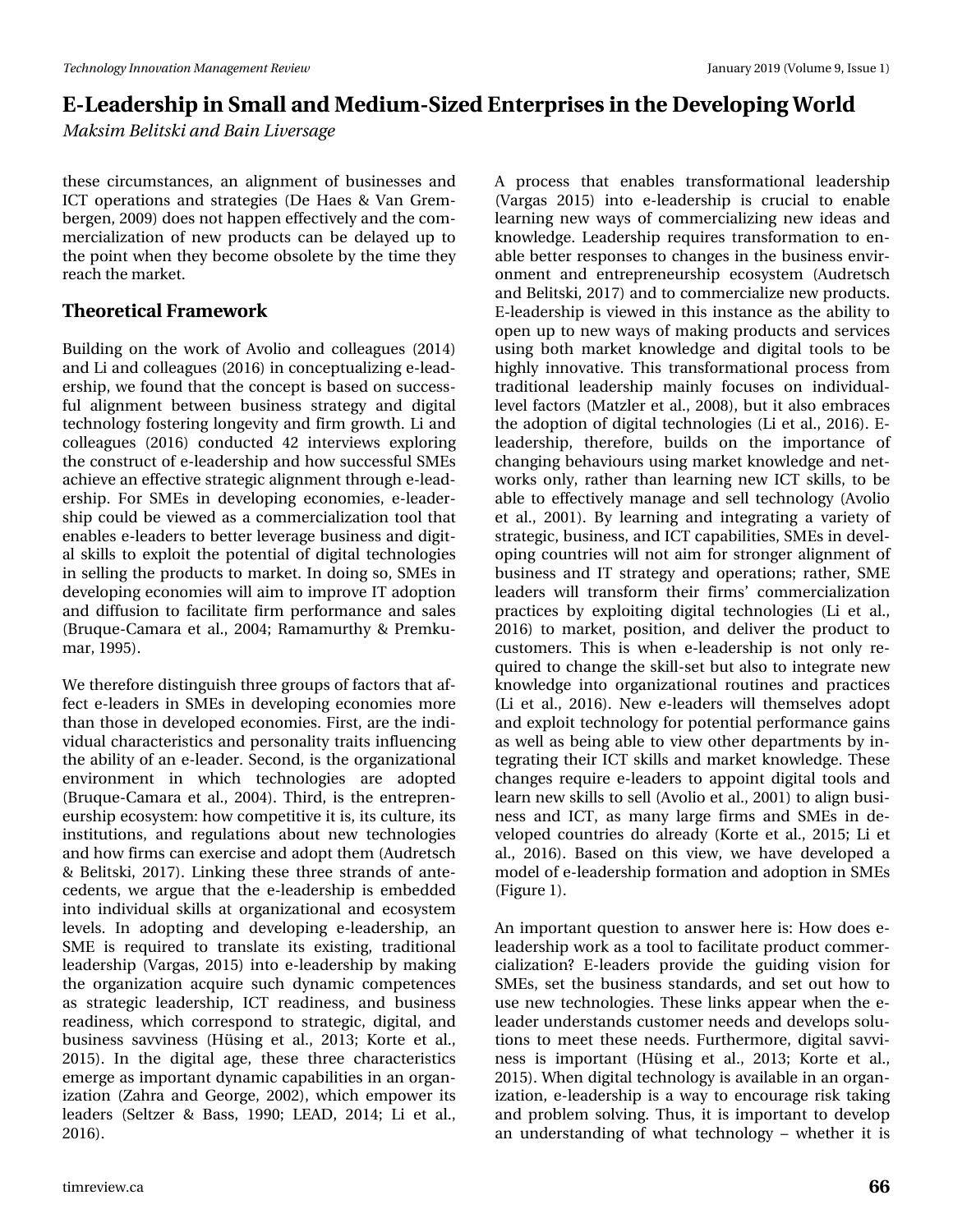*Maksim Belitski and Bain Liversage*



**Figure 1.** Adopting e-leadership in SMEs

mobile apps, the Internet of Things, social media, or some other technology – can or cannot do to exploit business ideas, collect feedback, or market a product. Eleadership recognizes the need to further develop and update digital technologies along with individual competences on how those technologies could be used (Hüsing et al., 2015). Thus, digital savviness complements business expertise in one area, while business savviness may complement another employee's knowledge on how to use technology. Business and ICT savviness in addition to strategic management of resources (Li et al., 2016) will enable complementarities and the development of a system for understanding customers and using technology to position the firm's product accordingly.

At the same time, we identify two major challenges that may be faced by e-leaders in SMEs in developing countries when adopting and understanding digital technologies. First, in ensuring that technology is embedded in managerial and strategic practices in organizations (e.g., that it is used both during the negotiations and during marketing and product development). Second, digital technologies should be supporting business

strategy, and this is only possible if employees are trained (Avolio & Kahai, 2003). E-leadership is also different because of changes in access to information and media. There is now greater workforce interconnectedness, so it is easier to reach others and communication is more permanent. Thus, faster commercialization of products and targeting more distant markets has become possible.

One of the main challenges faced by SME leaders in developing countries, as compared to those in developed countries, is how to optimally integrate business and information technology to deliver the best experience to external stakeholders and, in particular, to customers. The integration of business and information technology aims to achieve greater customer satisfaction while also making them more digitally savvy in the ways they engage with a company, such as by posting and sharing information about their experiences on Instagram, Facebook, and other digital means (Ferneley & Bell, 2006). Not surprisingly, SME leaders capable of effectively introducing new products to market by developing both business and digital strategies are more likely to succeed (Sun et al., 2014). However, to the best of our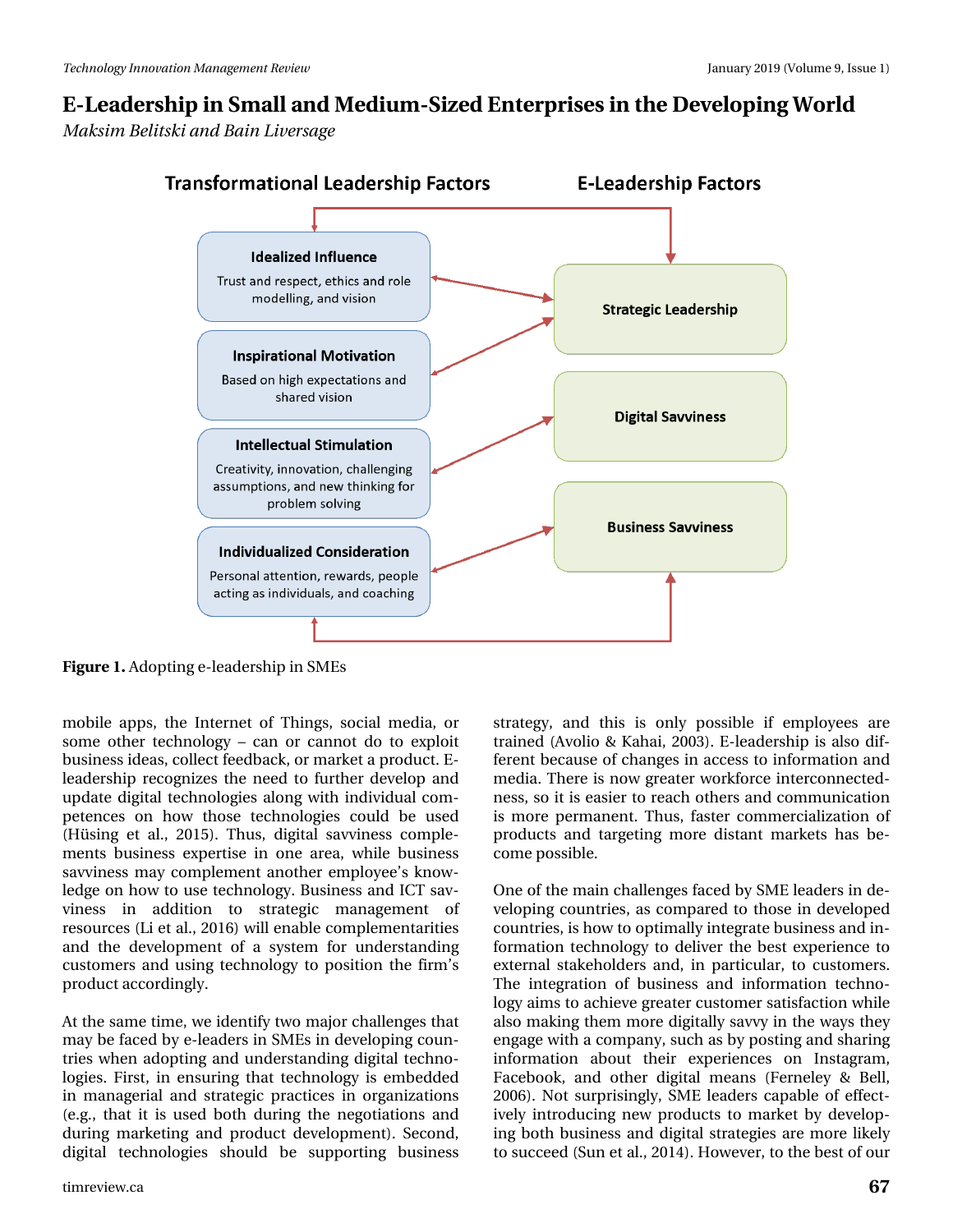*Maksim Belitski and Bain Liversage*

knowledge, there is little research examining how eleadership within SMEs drives successful alignment between business needs and technology innovation for customer needs, even though alignment thinking is dominant in the literature (Avolio et al., 2001, 2014).

#### **Method**

To answer our research question, we use a mixed-method analysis (Lieberman, 2005) including qualitative semi-structured interviews and data mining. This approach is based on existing e-leadership research (Avolio et al., 2014; Bansal & Singh, 2017; Hüsing et al., 2015; Li et al., 2016; Purvanova & Bono, 2009) and the digital adoption literature (Gono et al., 2016; Van Wart et al., 2017). The semi-structured interview approach enabled us to gain a better understanding of the experiences, attitudes, values, and processes regarding the adoption of e-leadership in SMEs (Lieberman, 2005).

The qualitative data collected were coded and transcribed, and the data were then analyzed through wordprocessing software to ascertain commonalities and anomalies from which conclusions could be drawn. For the quantitative analysis, we used basic descriptive statistics of mean standard deviation, maximum and minimum values.

#### *Sampling*

We started our sampling by following Li and colleagues (2016) to develop our selection criteria. Out of a population of all SMEs in Johannesburg, we preselected those who have websites or Instagram accounts, or who trade their products digitally (e-commerce). Second, out of pool of 2,240 firms, we selected those who complied with the following criteria: 1) employ between 10 and 250 people; 2) operate in the greater Johannesburg area (but may have national representation), 3) have been in operation for three or more years; 4) show turnover growth of approximately 20% annually over past the three consecutive years (gazelles); and 5) be considered successful in the ICT sector, as acknowledged by a third party (e.g., a national newspaper publication or national award). These criteria yielded an initial sample of 177 SMEs, to which an introductory email containing the permission and information documentation was sent to the leaders of the selected SMEs (Li et al., 2016).

The responses resulted in a final sample of 11 SMEs. Care was taken in selecting the appropriate level or seniority of leadership; to be invited, interviewees must perform a strategic or directional role in their organization. Thus, we interviewed 4 Chief Executive Officers (CEO), 2 Managing Directors (MD), 1 Partner, 1 Chief Information Officer (CIO), 2 Sales Directors, and 1 Marketing Director (Table 1). The semi-structured questions allowed for easy adaptation and rephrasing to ensure a proper understanding of the responses. They also provided flexibility, depth, and anonymity. Conditions and boundaries were established when developing the open and closed-ended questions using categorization. The interview protocol is provided in Appendix 1.

To make further sense of the data, we used NVivo software to reduce and code the data into themes. Each question was designated as a node from which the essence of the answers was identified. Through this method, the data were quality tested to meet the criteria discussed earlier. The data analysis presented patterns of the views and experiences of the interviewees, thereby forming identifiable links to the literature and the transformational and e-leadership continuum to answer the research question.

#### **Results**

Our analysis yielded five key findings about e-leadership development and its role in the commercialization of new knowledge in developing countries.

#### *1. Adoption of digital technology is higher in ICT-related businesses*

In our sample, as expected, the adoption rate was higher in ICT-related businesses because they were already advanced in these technologies, due to the nature of their businesses. The higher level of adoption of digital technologies in ICT firms was true only for these four SMEs. The other seven SME leaders commented they are challenged to adopt technology, particularly those limited and more expensive technologies such those supporting the Internet of Things. All interviewees agreed that digital technology is important in commercializing new products. When asked if the digital technology adoption and its support in commercialization is higher in their SMEs than in other firms two CEOs responded, "I wouldn't say so as we all use it for commercialization of what we do" (Interviewee 1) and "No, it needs more focus on the commercialization side" (Interviewee 11). Another described the role of e-leadership in commercialization as, "I see that e-leadership, or as we call it here, "IT leadership", is required to intellectually stimulate and challenge leaders, making all employees digital leaders in their field and making them digitally savvy. Digitization and savviness are not only about the Chief Technical Officer, but everyone, such as a secretary who is able to a use computer, use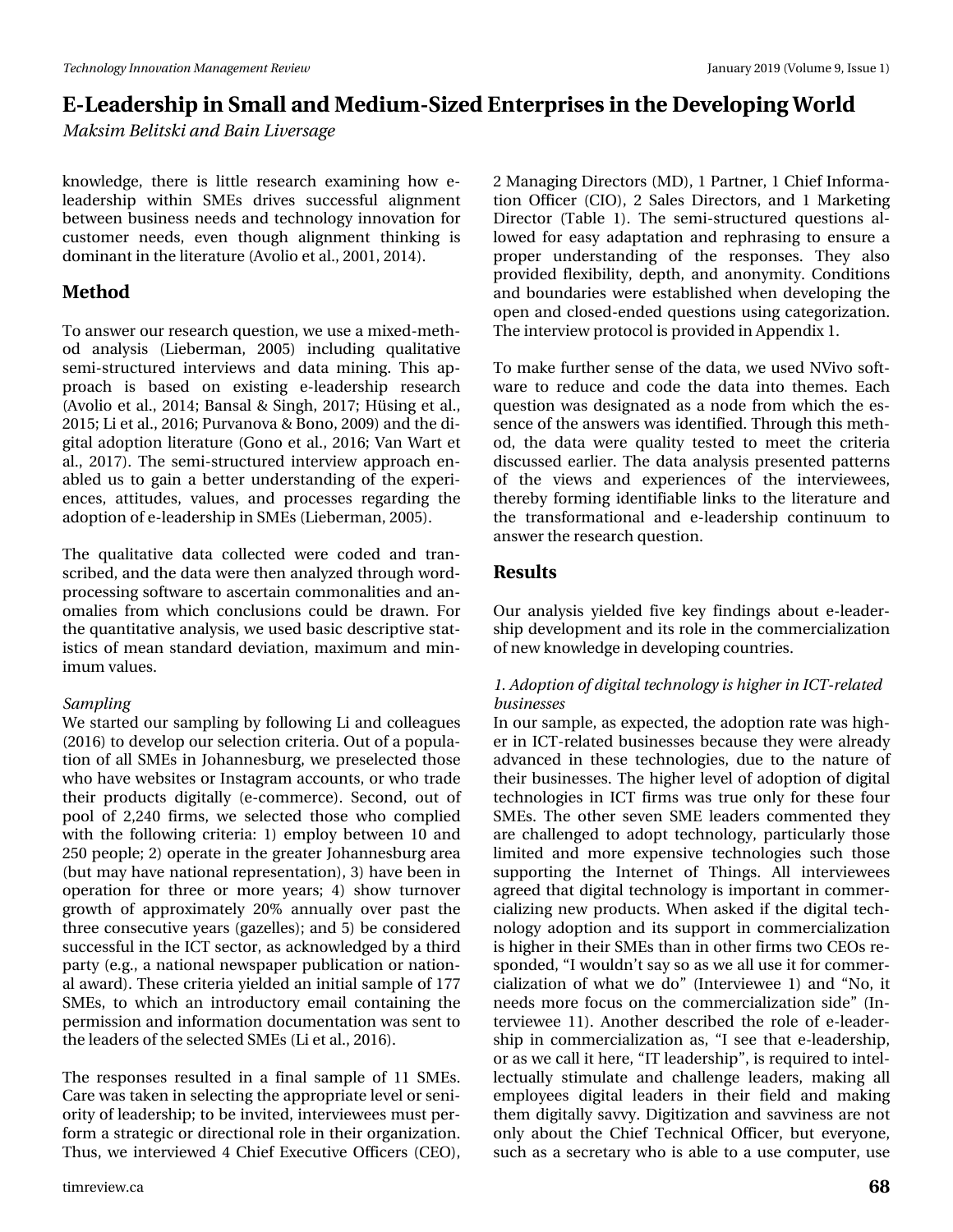*Maksim Belitski and Bain Liversage*

| Company    | <b>Industry</b><br><b>Sector</b> | <b>Founding</b><br>Year | <b>Product Type</b>               | <b>Leader Interviewed</b> | <b>Location</b> in<br>Johannesburg |
|------------|----------------------------------|-------------------------|-----------------------------------|---------------------------|------------------------------------|
| <b>SC</b>  | ICT                              | 2006                    | Cellular VAR                      | <b>CIO</b>                | <b>Hyde Park</b>                   |
| RA         | ICT                              | 1983                    | <b>Automation RF</b>              | MD                        | Bedfordview                        |
| IU         | ICT                              | 1983                    | SAP consultancy                   | Partner                   | Sandton                            |
| <b>PC</b>  | ICT                              | 2004                    | Medical technology tracking       | MD                        | Bryanston                          |
| <b>WA</b>  | ICT                              | 1998                    | <b>ISP</b>                        | <b>Sales Director</b>     | Sandton                            |
| TR         | ICT                              | 2011                    | Mobility billing solutions        | <b>CEO</b>                | Illovo                             |
| <b>SCS</b> | ICT                              | 2007                    | <b>WASP</b>                       | <b>CEO</b>                | Rosebank                           |
| BC         | ICT                              | 2006                    | <b>ISP</b>                        | <b>Sales Director</b>     | Bryanston                          |
| ZN         | ICT                              | 2010                    | <b>ISP</b>                        | <b>CEO</b>                | Fourways                           |
| AM         | <b>ICT</b>                       | 2005                    | Mobility solutions & applications | <b>CEO</b>                | Bryanston                          |
| SK         | ICT                              | 2007                    | Cellular contract sales           | <b>Marketing Director</b> | Craighall Park                     |

**Table 1.** The sample of SME leaders interviewed for this study

software to make a presentation, promote a company online, design a promotion video, or unite people with other skills to enhance online presence of a company" (Interviewee 5).

#### *2. Digital technologies improve sales*

All SMEs leaders interviewed view their uncompromising focus on commercialization as vital to their business and IT strategy. Therefore, the role of e-leadership is seen as a skill itself to transform traditional leadership model and come up with a more agile one as a combination of management and ICT. This seems mainly due to the size of the organizations and their respective context and competitive environment. When asked to describe the role of e-leadership in commercialization, three out of eleven CEOs referred to the importance of "hands-on" experience with newly adopted technologies in their organizations. They mentioned that this is crucial to support sales.

One Chief Technical Officer posited that "The place of digital leadership and technology needs to be given better attention. This also includes recognizing the power of social media. Moreover, business strategy needs to move forward from the sale concept to the more embracing market concept." (Interviewee 2). A Chief Information Officer argued that "Digital leadership is strategic management with business and technological acumen with the purpose of adapting in line with innovations in order to ultimately gain competitive advantage and sell. Adoption of digital techs is done by implementing technologies that improve the effectiveness and efficiency of sales first." (Interviewee 9) They added that "Digital leaders are important because they have a wide understanding of how digital technologies can be used to market the products at different lifecycles. This changes sales. Introducing products using digital techs is important for our new customers. Digital techs help to keep up with trending technologies, thinking strategically, to increase sales and gain competitive advantage" (Interviewee 9).

Our word-mining techniques were able to determine that the most-repeated words when the interviewees were asked about e-leadership as sales skills, and the results were "sales and business performance", "commercialization through technology", "sales", and "making product visible". As one leader put it, "If I do not use social media, I am powerless to make myself visible to customers, so my sales don't take off" (Interviewee 10).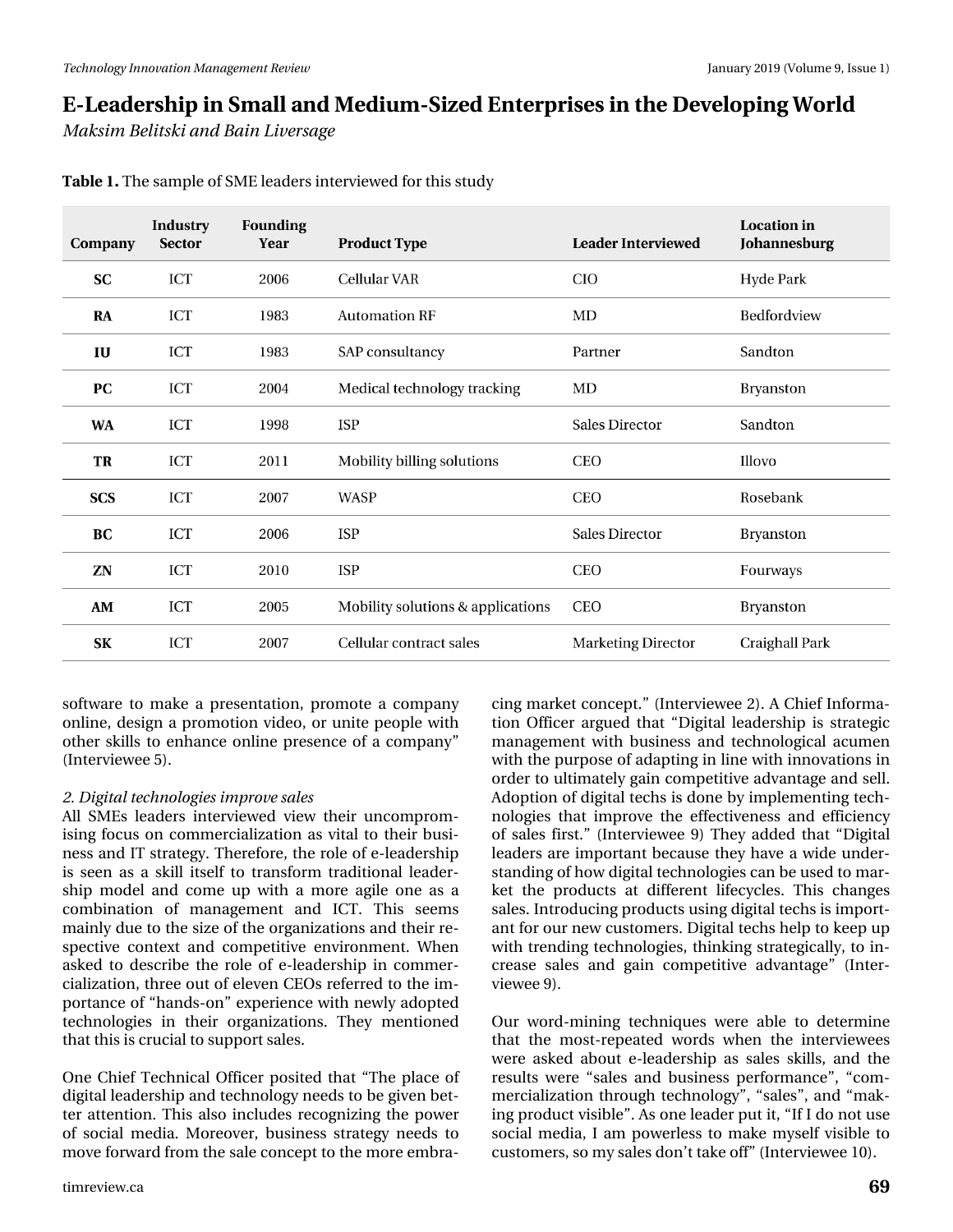*Maksim Belitski and Bain Liversage*

#### *3. Digital technologies act as a feedback tool*

Firms must effectively gather and internalize customer feedback to improve their products. As one leader said, "That's interesting, I hadn't given much thought to the idea of 'in-house' apps, or apps for a smaller community that works together. A company can communicate more efficiently and effectively if they are sharing a bespoke app on a project or a new initiative. These apps will need daily monitoring, reporting feedback, and collecting data and responses. This will all need to be managed and presented, and it will become more effective as the learning process evolves." (Interviewee 4). Another IT director added that "These digital technologies now have the power to enable businesses to talk to themselves and exchange feedback, but also businessto-business interaction is important. With the app that we created, we connect to our colleagues within the enterprise group and use Microsoft Yammer to provide feedback on sales or any issues." (Interviewee 8). His colleague also explained the role of technology in feedback: "From mere observations of technology adopted and used in some organizations or businesses, I see the challenges that face the digital leader and their team. First, by making sure that the technology adopted is dynamic enough to embrace any foreseen changes and respond quickly to customer and supplier feedback. It is very important for technology to process information and to relate that to everyone on board from bottom to top. Second, it is vital that the company implements training on simplifying the use of that technology and is open to the feedback gathered while implementing the technology within a company." (Interviewee 6). An IT Director in one of the IT sector SMEs further suggested that "the most challenging one, and after digesting all that, here comes the point of presenting/introducing the technology to the end user in a friendly and simple way. It cannot be done without collecting daily feedback on who adopts and uses the technology, and clients should ensure that everything is presented to them." (Interviewee 1). He further posits "Only a skillful e-leader with a team, of course, can blend all these pieces of information and feedback into a friendly, acceptable, and productive interface of the organization."

Another added that, without e-leadership, there would be no mobility solutions and "our networks will be flat" (Interviewee 5). Another stated the following: "My firm relies a lot on repackaging, and providing novel services is of great importance to customers who are often larger organizations lacking the flexibility of SMEs, where our digital technology allows to track products all the way to customers and see how happy they are" (Interviewee 10). Our interviews demonstrated that eleadership is also about engagement with customers throughout commercialization of a product and customer management. It is important to ensure that SMEs in developing economies adapt to environmental pressures (Audretsch & Belitski, 2017) so that suppliers and customer are connected through technology.

#### *4. Digital technologies facilitate information exchange with customers*

Leaders from all 11 SMEs found information exchange between their firms and customers to be critical to their business performance and sales. Answering the question "How is information strategically collected and used to enhance sales?", one leader posited that "it's by exchange of information that we develop credibility and know how marketing should be arranged" (Interviewee 10). Another added, "Digital technologies would allow for an interactive chat, which is very helpful to understand your customers" (Interviewee 3). Another lamented that "Without digital chat and online connection with my customers, commercialization would take ages and never directly reach customers, but I will be asking a middle man to be this channel" (Interviewee 5).

#### *5. E-leadership facilitates human resources management*

People and business success are linked, and factors that affect business competences will also affect ICT skills. One leader commented that "Human resource management acumen is of great importance and technology enables to easier monitoring and motivating employees" (Interviewee 8). Another added that "We need digital leaders to see whom to employ and effectively fastscreen and pre-select candidates so we only pick up those who quickly create value" (Interviewee 11). It was also stated that "Firms often have flat organizational structures making decision making easier, transparency is heightened, and people are clear about what is needed and how technology is to be used (Interviewee 1). One leader explained that "We need a hands-on approach to day-to-day operations, and digital skills of managers are important to see what works at different levels of management (Interviewee 6). Another added that "Being overly operational is bad; when managing people, you need to be both operational and strategic" (Interviewee 10). Finally, one leader noticed that "Technology can improve business operations and increase automation to free-up e-leaders to focus on the future, but it is e-leaders who arrange it altogether, looking at human resource requirements and what digital skills new recruits need to have. If the e-leader does not know what digital technologies and skills are there, how can they hire new people and make them sell?" (Interviewee 2).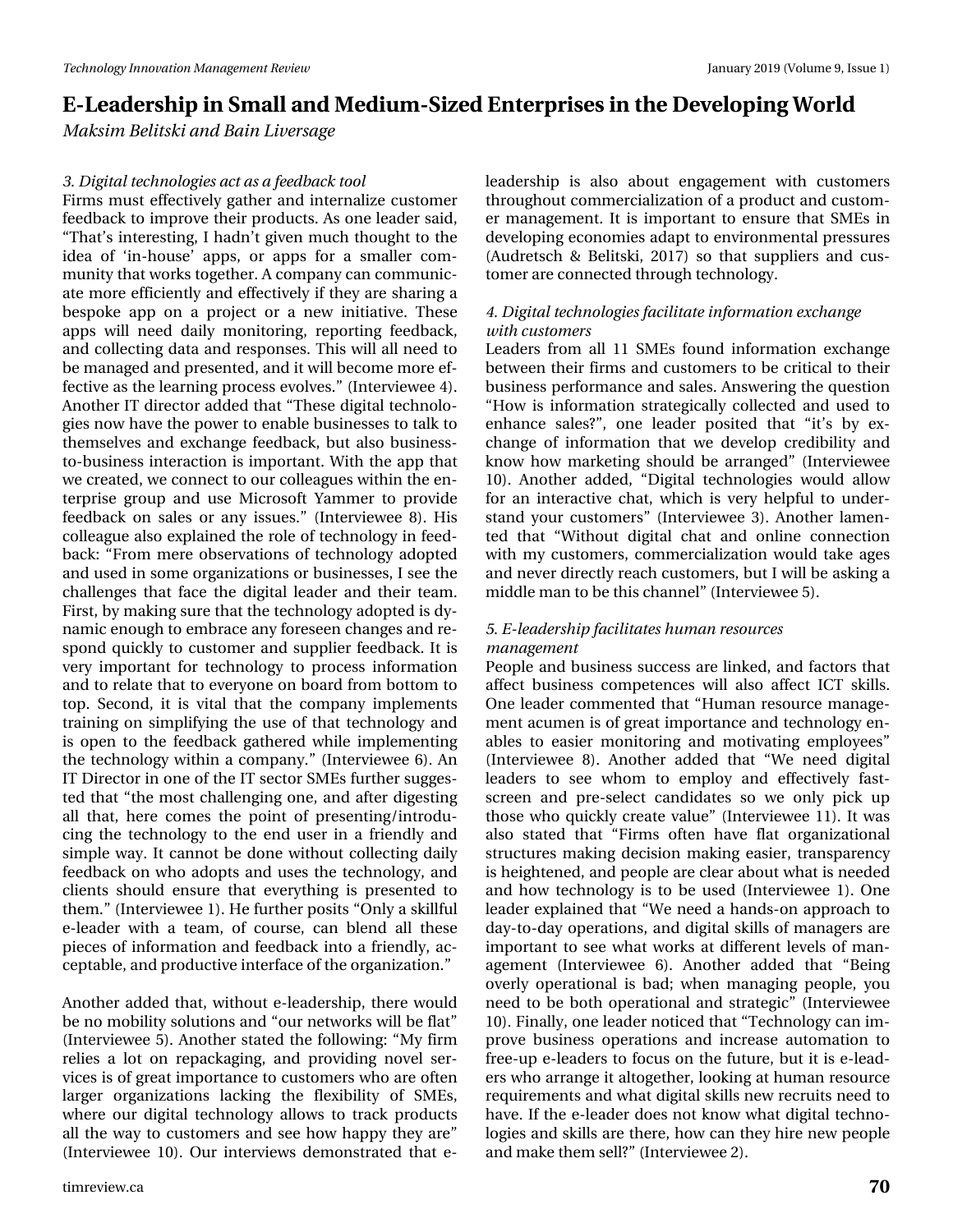*Maksim Belitski and Bain Liversage*

#### **Discussion and Conclusion**

This study demonstrated that e-leadership is seen as a tool for new knowledge and new product commercialization. By combining technology, business, and management skills, e-leaders of SMEs in the city of Johannesburg, South Africa, were able to better connect with their customers (sell), recruit employees with relevant skills (manage people), receive feedback from customers and better engage in new product development (manage customers), and transfer information with their suppliers and customers throughout product creation and delivery (exchange information).

Through this work, we make several contributions. Building on the innovation and information systems literature (e.g., De Haes & Van Grembergen, 2009; Leidner & Preston, 2011; Lyytinen et al., 2016), our first contribution comes from applying an e-leadership perspective to new product commercialization as a combination of management, strategic, and ICT skills for improving a firm's market position and performance. Thus, our goal was to inform academics, policy makers, and firm managers about the role of e-leadership in the commercialization of knowledge and new products by managing people, information, sales, and firm performance through the use of digital technology.

Our second contribution is in demonstrating the role of alignment between the management, strategic, and ICT operational component (Leidner & Preston, 2011) of eleadership and the role than ICT capabilities play in decision making and new product commercialization.

Our most interesting finding is that e-leadership provides a tool for commercialization and it enables digital technologies to be used to create new value for businesses. Unlike e-leadership in developed countries (Avolio, 2014; LEAD, 2014), in a developing country such as South Africa, e-leadership emerges as a skill of commercialization rather than a skill of business-IT alignment in a firm (De Haes & Van Grembergen, 2009). This is a major and important difference, which switches the focus of academics and policy makers on e-leadership as a tool for the exploitation of knowledge rather than locking it within the congruence of operations and the strategic component in digital business models.

The study yielded five findings that demonstrate how a theoretical perspective on e-leadership in SMEs is real-

ized through engagement with the market using data from 11 fast-growing SMEs in the city of Johannesburg. The e-leadership perspective on commercialization in developing economies is different from the one applied in developed economies, where e-leadership affects firm performance through strategic alignment of business and IT operations and strategies (Avolio et al., 2001, 2014; Avolio & Kahai, 2003; Li et al., 2016).

Although a transformation process may take time (Avolio et al., 2014), it has become clear that the application of e-leadership as a skill in SMEs in South Africa is critical to winning customers in today's market. Government agencies and policy makers must, therefore, consider programs that communicate and promote the learning of e-leadership as a skill. In so doing, they should facilitate the development of practices that give SMEs easier access to technology-based training. Access to cheaper or subsidized technology should become a more focused proposition, where policy makers apply price pressure to data and technology suppliers, to form a lower price of entry. Innovative costing and payment structures should be devised to facilitate access to technology. Initiatives such as those proposed by the Department of Trade and Industry (DTI) that aim to encourage and develop innovation and commercialization in SMEs must continue. E-leaders in SMEs should engage in support tools available through online education such as those offered by online open courses. This can be accomplished through partnerships that link government support initiatives to SMEs and universities on their way to commercialization. For example, SMEs could join networks of local universities.

Larger corporations can contribute to training and development activities, and in so doing support the economic improvements needed in developing countries. Established SMEs, such as those that formed part of our research, should formalize their digital strategies. Crucially, in the final stage of e-leadership development, eleaders will need to align their digital strategy to their overarching business strategy.

This study examined a limited sample of SMEs in South Africa. Future research will expand the sample and include the role of regional culture and institutions in eleadership. There are differences of opinion on how culture affects hiring decisions, but the overall sense is there must be a combination of skills and cultural fit for effective e-leadership to take root.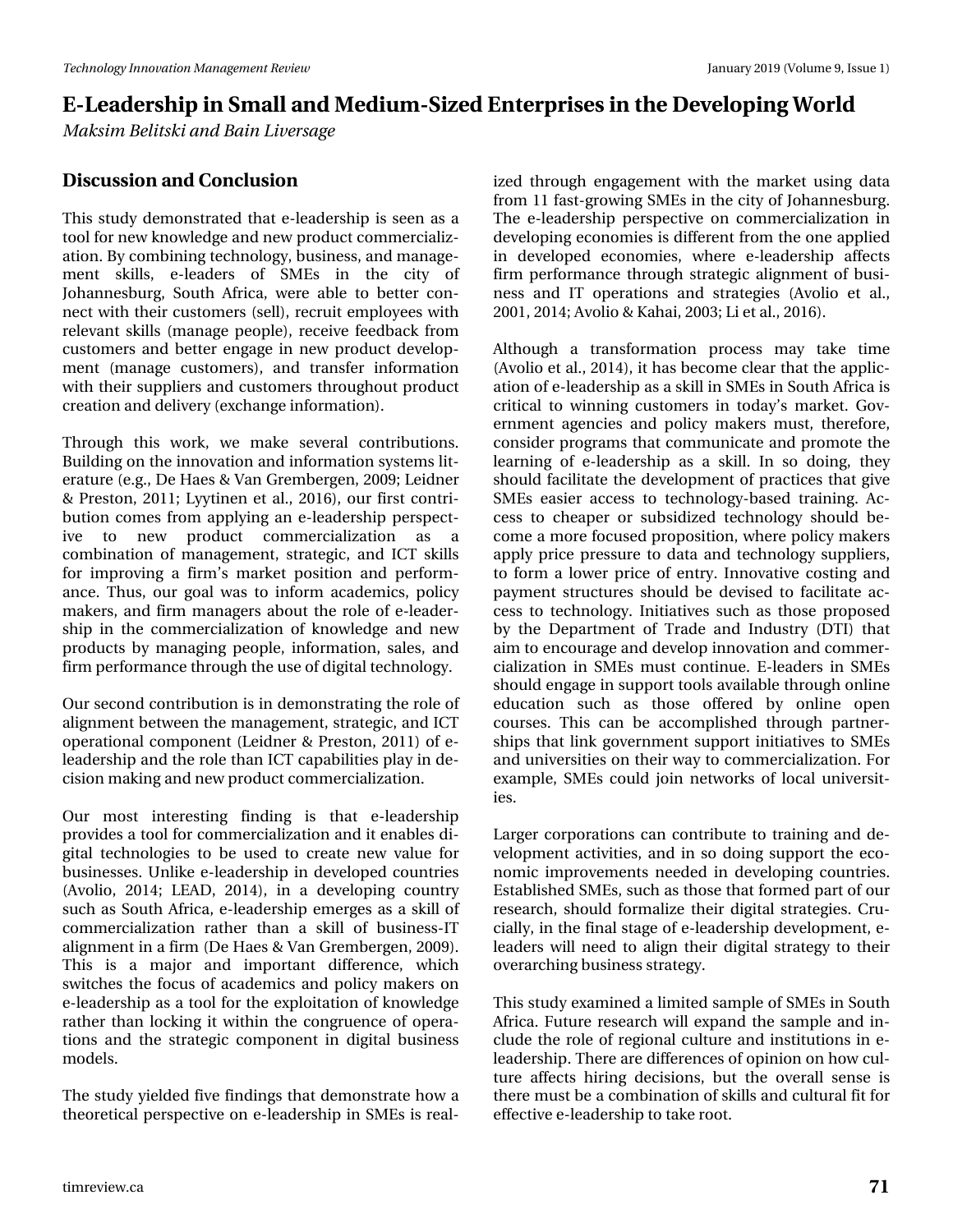*Maksim Belitski and Bain Liversage*

#### **Acknowledgements**

This study was developed within the project "E-Leadership Skills for Small and Medium Sized Enterprises" project sponsored by the European Commission, Directorate-General for Enterprise and Industry and as an MBA final project at Henley Business School in Johannesburg, South Africa supervised by Dr. Maksim Belitski.

We very much appreciate the constructive comments received through blind review and from the Editor-in-Chief, Chris McPhee, which enabled us to significantly improve the quality and focus of the final manuscript.

#### **About the Authors**

**Maksim Belitski** is an Associate Professor in the Henley Business School at the University of Reading, United Kingdom. He holds a PhD in Applied Economics from the University of Leicester, UK, and a PhD in Economics from the University of Milan, Italy. He is a Trusted Researcher of the Secure Data Service, UK Data Archive and Virtual Micro-data Lab, Office of National Statistics, UK. His research interests lie in the area of entrepreneurship, innovation, and regional economics, with a focus on entrepreneurship as a spillover of knowledge and creativity. He is an editor of the *Small Business Economics Journal.*

**Bain Liversage** is the CEO at Smartcom in Johannesburg, South Africa. His research focuses on businesses and the people in business, in particular, what makes people make choices, grow, and fail. Bain has over 10 years of experience as an executive manager and CEO in the ICT sector as well as in strategy, finance, operations, human resources, and networking. He manages a variety of sales teams and individuals, including a broad range of executive decision-making activities related to technology adoption. He gained his MBA from Henley Business School in Johannesburg, South Africa.

#### **References**

- Audretsch, D. B., & Belitski, M. 2017. Entrepreneurial Ecosystems in Cities: Establishing the Framework Conditions. *The Journal of Technology Transfer,* 42(5): 1030–1051. https://doi.org/10.1007/s10961-016-9473-8
- Audretsch, D. B., & Belitski, M. 2013. The Missing Pillar: The Creativity Theory of Knowledge Spillover Entrepreneurship. *Small Business Economics,* 41(4): 819–836. https://doi.org/10.1007/s11187-013-9508-6
- Audretsch, D. B., & Keilbach, M. 2007. The Theory of Knowledge Spillover Entrepreneurship. *Journal of Management Studies,* 44(7): 1242–1254. https://doi.org/10.1111/j.1467-6486.2007.00722.x
- Avolio, B. J., & Kahai, S. S. 2003. Adding the 'E' to E-Leadership: How It May Impact Your Leadership. *Organizational Dynamics,* 31(4): 352–338. http://dx.doi.org/10.1016/S0090-2616(02)00133-X
- Avolio, B. J., Kahai, S. S., & Dodge, G. E. 2001. E-Leadership: Implications for Theory, Research, and Practice. *The Leadership Quarterly,* 11(4): 615–668. https://doi.org/10.1016/S1048-9843(00)00062-X
- Avolio, B. J., Sosik, J. J., Kahai, S. S., & Baker, B. 2014. E-Leadership: Re-Examining Transformations in Leadership Source and Transmission. *The Leadership Quarterly,* 25(1): 105–131. https://doi.org/10.1016/j.leaqua.2013.11.003
- Bansal, M., & Singh, K. 2017. From Leadership to E-Leadership: A Paradigm Shift. *The Indian Journal of Industrial Relations,* 40(3): 394–409. https://www.jstor.org/stable/27767969
- Belitski, M., & Desai, S. 2016. What Drives ICT Clustering in European Cities? *The Journal of Technology Transfer,* 41(3): 430–450. https://doi.org/10.1007/s10961-015-9422-y
- Bruque-Camara, S., Vargas-Sanchez, A., & Hernandez-Ortiz, M. J. 2004. Organizational Determinants of IT Adoption in the Pharmaceutical Distribution Sector. *European Journal of Information Systems,* 13(2): 133–146. https://doi.org/10.1057/palgrave.ejis.3000490
- Cant, M. C., & Wiid, J. A. 2013. Establishing the Challenges Affecting South African SMEs. *The International Business & Economics Research Journal,* 12(6): 707–716. https://doi.org/10.19030/iber.v12i6.7869
- Cohen, W. M., & Levinthal, D. A. 1989. Innovation and Learning: The Two Faces of R & D. *The Economic Journal,* 99(397): 569–596. https://doi.org/10.2307/2233763
- Coltman, T. R., Tallon, P. P., Sharma, R., & Queiroz, M. 2015. Strategic IT Alignment: Twenty-Five Years On. *Journal of Information Technology,* 30(2): 91–100. https://doi.org/10.1057/jit.2014.35
- De Haes, S., & Van Grembergen, W. 2009. An Exploratory Study into IT Governance Implementations and Its Impact on Business/IT Alignment. *Information Systems Management,* 26(2): 123–137. https://doi.org/10.1080/10580530902794786
- Ferneley, E., & Bell, F. 2006. Using Bricolage to Integrate Business and Information Technology Innovation in SMEs. *Technovation,* 26(2): 232–241.

https://doi.org/10.1016/j.technovation.2005.03.005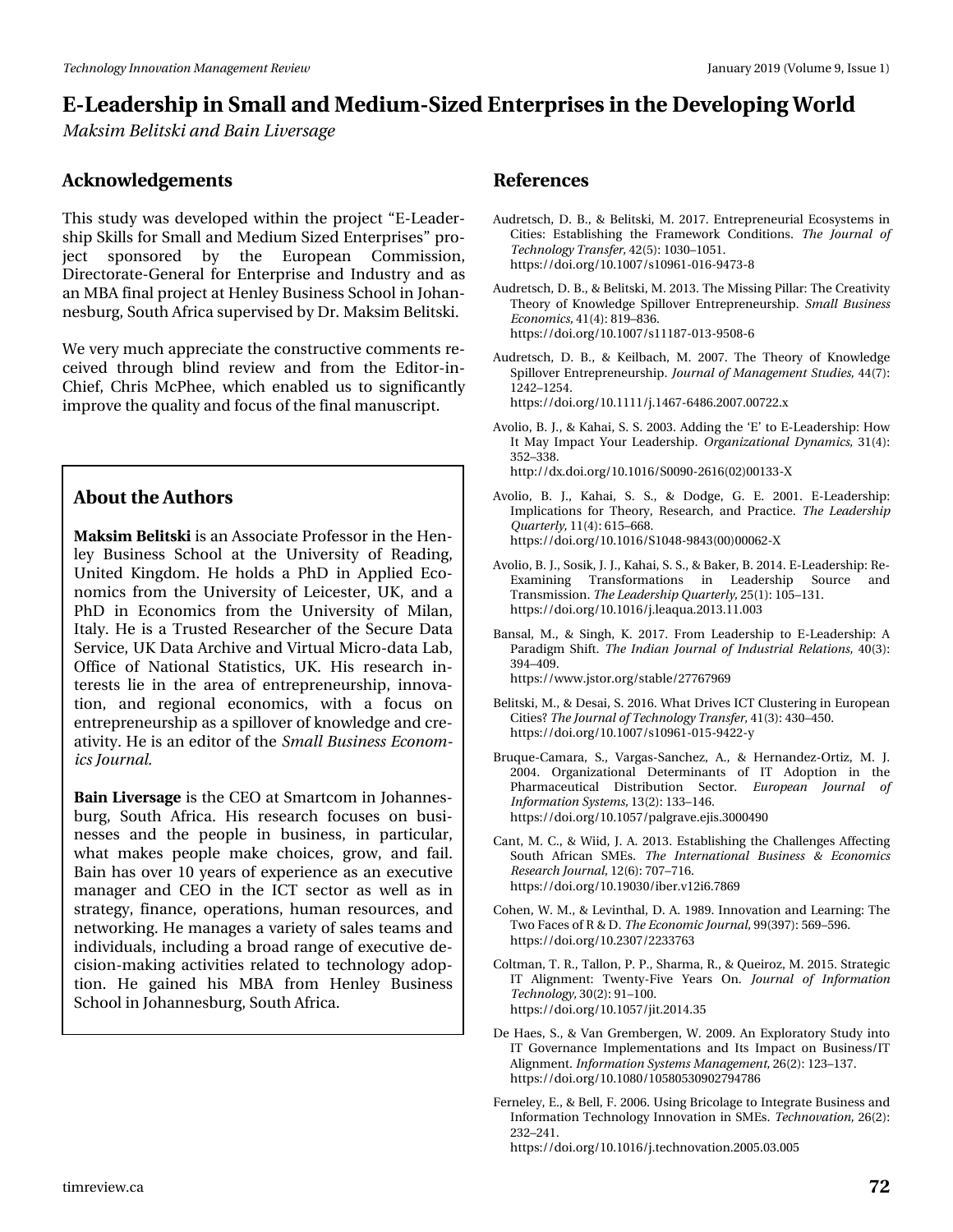*Maksim Belitski and Bain Liversage*

Gono, S., Harindranath, G., & Berna Özcan, G. 2016. The Adoption and Impact of ICT in South African SMEs. *Strategic Change,* 25(6): 717–734. https://doi.org/10.1002/jsc.2103

- Hüsing, T., Dashja, E., Gareis, K., Korte, W. B., Stabenow, T., & Markus, P. 2015. *E-Leadership Skills for Small and Medium Sized Enterprises: Final Report.* Brussels: European Commission.
- Hüsing, T., Korte, W. B., Fonstad, N., Lanvin, B., Welsum, D., Cattaneo, G., Kolding, M., & Lifonti, R. 2013. *E-Leadership: E-Skills for Competitiveness and Innovation Vision, Roadmap and Foresight Scenarios.* Brussels: European Commission.
- Korte, W. B., Hüsing, T., & Dashja, E. (Eds.) 2015. *E-Leadership: Digital Skills for SMEs.* Brussels: European Commission.
- LEAD. 2014. *E-Leadership Skills for Small and Medium Sized Enterprises Project.* Brussels: European Commission.
- Leidner, D., Lo, J., & Preston, D. S. 2011. An Empirical Investigation of the Relationship of IS Strategy with Firm Performance. *Journal of Strategic Information Systems,* 20(4): 419–437. https://doi.org/10.1016/j.jsis.2011.09.001
- Li, W., Liu, K., Belitski, M., Ghobadian, A., & O'Regan, N. 2016. E-Leadership through Strategic Alignment: An Empirical Study of Small and Medium-Sized Enterprises in the Digital Age. *Journal of Information Technology,* 31(2): 185–206. https://doi.org/10.1057/jit.2016.10
- Lieberman, E. S. 2005. Nested Analysis as a Mixed-Method Strategy for Comparative Research. *American Political Science Review,* 99(3): 435–452. https://doi.org/10.1017/S0003055405051762
- Lyytinen, K., Yoo, Y., & Boland Jr., R. J. 2016. Digital Product Innovation within Four Classes of Innovation Networks. *Information Systems Journal,* 26(1): 47–75. https://doi.org/10.1111/isj.12093
- Matzler, K., Schwarz, E., Deutinger, N., & Harms, R. 2008. The Relationship between Transformational Leadership, Product Innovation and Performance in SMEs. *Journal of Small Business & Entrepreneurship,* 21(2): 139–151. https://doi.org/10.1080/08276331.2008.10593418
- Naicker, V., & Peters, R. 2013. Small Medium Micro Enterprise Business Goals and Government Support: A South African Case Study. *South African Journal of Business Management,* 44(4): 13–24.
- Nkomo, S. M., & Kriek, D. 2011. Leading Organizational Change in the 'New' South Africa. *Journal of Occupational and Organizational Psychology,* 84(3): 453–470. https://doi.org/10.1111/j.2044-8325.2011.02020.x
- Purvanova, R. K., & Bono, J. E. 2009. Transformational Leadership in Context: Face-to-face and Virtual Teams. *Leadership Quarterly,* 20(3): 343–357. https://doi.org/10.1016/j.leaqua.2009.03.004
- Ramamurthy, K., & Premkumar, G. 1995. Determinants and Outcomes of Electronic Data Interchange Diffusion. *IEEE Transactions on Engineering Management,* 42(4): 332–351. https://doi.org/10.1109/17.482083
- Rogerson, C. M. 2000. Successful SMEs in South Africa: The Case of Clothing Producers in the Witwatersrand. *Development Bank Southern Africa,* 17(5): 37–41. https://doi.org/10.1080/713661433
- Seltzer, J., & Bass, B. M. 1990. Transformational Leadership: Beyond Initiation and Consideration. *Journal of Management,* 16(4): 693–703. https://doi.org/10.1177/014920639001600403
- Sun, L., Liu, K., Jambari, D., & Mitchell, V. 2014. Evaluating Business Value of IT towards Optimisation of Application Portfolio. *Enterprise Information Systems,* 10(4): 378–399. https://doi.org/10.1080/17517575.2014.939106
- Van Wart, M., Roman, A., Wang, X., & Liu, C. 2017. Integrating ICT Adoption Issues into (e-)Leadership Theory. *Telematics and Informatics,* 34(5): 527–537. https://doi.org/10.1016/j.tele.2016.11.003
- Vargas, M. I. R. 2015. Determinant Factors for Small Business to Achieve Innovation, High Performance and Competitiveness: Organizational Learning and Leadership Style. *Procedia-Social and Behavioral Sciences,* 169: 43–52. https://doi.org/10.1016/j.sbspro.2015.01.284
- Walumbwa, F. O., Avolio, B. J., & Aryee, S. 2011. Leadership and Management Research in Africa: A Synthesis and Suggestions for Future Research. *Journal of Occupational and Organizational Psychology,* 84(3): 425–439. https://doi.org/10.1111/j.2044-8325.2011.02034.x
- Zahra, S. A., & George, G. 2002. Absorptive capacity: A Review, Reconceptualization, and Extension. *Academy of Management Review,* 27(2): 185–203. https://doi.org/10.5465/amr.2002.6587995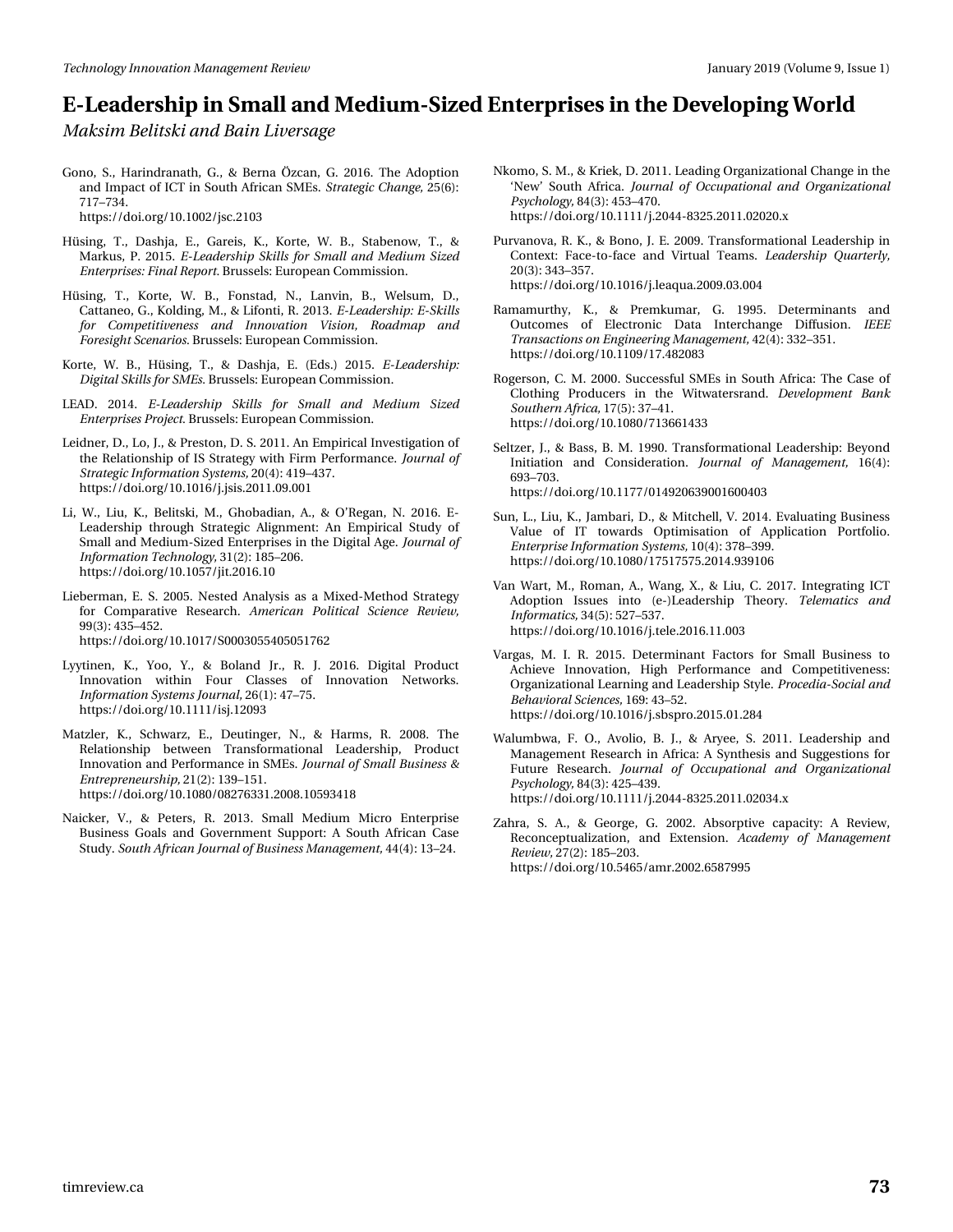# HOChdghuvkis#g#/p doo#dgg#Phgixp OM}hg#Hgwhusulvhv#g#wkh#Ghyhorsigj#Zruog P dnvlp #Ehdwnl#dqq#Edlq#Olyhuvdih

Dsshqql{#4#H0bhdghuvkls#grpdlq#dqq#dsdeldwhv#xhvwlrqqdluh#surwrfro

Edfnjurxqg#i#wkh#xffhvvixc#VPH

- #Z khq#z dv#nkh #exvlqhvv#rxqghg#dqg#e | #z krp B
- -#Z khuh#v#wkh#khdg#iilfh#dqg#duh#wkhuh#uhjlrqdd#iilfhv# r u#ths uhvhqvdvlr qB
- K r z #p dq| #shr soh#duh #hp sor| hg#k huh B
- #Z kdw#duh#rxu#ruh#surgxfw#dqg#vhuylfhvB
- –#Zkr#duh#rxu#xwwrphuvB
- → #Ζ rxog ##| rx##frqvlghu##| rxu##exvlqhvv##vxffhvvixo##dqg#  $z \nmid B$
- # Krz #zrxog#, rx#ghvfuleh # uk h#bhdghuvkls# wy oh # dgrswhg# lq#rxu#exvlqhwB
- -#Duh# rx#dz duh#ri#z kdw#wudqvirup dwlrqdo#bhdghuwkls#lv# dqg#z kdw#grhv#w#rqvlvw#iB
- -#Grhv#rxu#exvlqhvv#kdyh#d#ylvlrq/#plvvlrq/#u#sxusrvh# wowhp hqw#dqg# kdw#grhv#w#rqvlw#iB
- Gljlwdo#dgrswlrq#dqg#LFW#xvh
- #Ryhudoo/#krz#v#LFW#xvhg#lurp#d#ww.dwhjlf#srlqw#i#ylhz# lq#|rxu#exvlqhwB#Frqvlghu#iurp#rshudwlrqdd#hiil0 flhqf | /# xww p hu#hqj dj hp hqw#dqg#surgxfw#dqg#vhu0 ylf h#qqr ydwr q#shwshf wyhv1
- —#Kdv#wkh#uroh#i#gljlwdo#ehhq#lghqwlilhg#zlwklq#;rxu#exvl0 qhwB
- —#Lv#gljlwdo#d#glvfxvvlrq#srlqw#dw#wk.h#erdug#ohyho#dqg#lv# wkhuh#d#uhvsrqvledn#erdug#uhsuhvhqvdwlyh#irfxvhg#rq# ali lwdB
- -#Lv#gljlwdc#wudqvirupdwlrq#frqvlghuhg#kljk#rq#wkh#ww.d0 whj If #dj hqgdB
- -#Z kdwhaqwhusulvh#v|whp v#grhv#rxu#exvlghvv#p dnh#xvh# ri/#ti#dalB
- -#Grhv# rxu#exvlqhvv#pdnh#xvh#ri#preloh#dssolfdwlrqv# lq#gd| 0wr 0#gd| # shudwlr qvB
- $-\#Z$  k dwts huf hqwdi h#ri#qyhwp hqwtk dv#ehhq#doorfdwhg#wr# ghyhorsphqw#dqg#qwhjudwlrq#i#gljlwdd#mfkqrorjlhvB
- -#Z dv## rxu#z hevlvh##vhw#\*ks#tzlwk##wkh##lqwhqwlrq##ri#lp0 sur ylqj#vdohv#ru#iru#jhqhudo#lqirupdwrq#sxusrvhv#ru# ehf dx vh# wk hu#ex vlghvvhv# huh#gr lgj #wB
- -#Krz#iwhq#grhv#rxw#exvlqhvv#xsgdwh#dqg#hqkdqfh#lww# z hevlwhB
- -#Grhv# rxu#exvlqhvv#pdnh#xvh#ri#vrfldo#phgldB#Li#vr/# z klfk#sodwirup v#duh#pdgh#xvh#iB
- -#Gr# rx#dv#d#bhdghu#pdnh#xvh#ri#vrfldo#phgld#lru#exvl0 qhvv#sxusrvhv/#i#vr/#krz#dfwlyh#duh#rxB
- —#Gr##|rx##wklqn##|rxu##exvlqhvv##lv##xuuhqwo|##ehqhilwlqj# iurp#gljlwdo#nhfkqrorjlhvB
- —#Zkdwożd∨#wkh#pr∨w#vljqlilfdqw#qqrydwlrq#lq#;rxu#exvl0 qhvv#r yhu#wkh#odvv#ihz #| hduv#dqg#z kdv#ur oh#glg#gljlwdo# sod|B
- #Kd∨# wk h#x vh#i#gljlwdo# whfk qrorj|#khoshg#;rxu#ex vlqhvv# df f hw#ghz #p dunhwB

**H0ddghuvkls** 

- # Ryhu# wk h # q h { w # lyh # | h duv/ # z k dw # vr w # i # dn d g huv # g r # r x # dqwlflsdwh#rxu#exvlqhvv#zloo#qhhqB
- —#Lv#wkhuh#d#vnloov#jds#uhjduglqj#gljlwdo#whfkqrorj|#zlwklq# | r x u#e x vigh w B
- —#Grhv#|rxu#exvlqhvv#kdyh#d#vwudwhj|#iru#ghyhorslqj#h0 dhdahuvB
- -#Z kdw#duh#wkh#p rw#uhdhydqw#h0vnloov#qhfhvvdu|#iru#h0 dndghuv#w#ewdlqB
- -#Z khq#hp sor|lqj#qhz #p dqdj hw2dndghw/#z kdw#hp 0 skdvlv#gr#rx#sodfh#rq#wkhlu#nqrzohgjh#ri#dqg#h{shul0 hqfh#q#wkh#xvh#i#gljlwdc#whfkqrorjlhv1

Flvdwlr q=Ehdwnl/#P 1/# #Olyhuvdj h/#E1#534<1#H0Chdghuvkls# lq#Vp doc#dqg#P hglxp 0M}hg#Hqvhusulvhv#q#wkh# Ghyhorsiqj#Zruog1#/Vhfkqrorj|#Lqqrydwlrq#Pdqdjhphqw# Uhylhz /#+4, #97': 7# kws=22gr I1r y 2431555482Mp uhylhz 24545

Nh| z r ugv=#10dndghuvkls/#VP Hv/#vp doo0#dqg#p hglxp 0 vl}hg#hqvhusulvhv/#gljlvdo#mlfkqrorj|/#ghyhorslqj#frxqwu|/# frpphufldol}dwirq